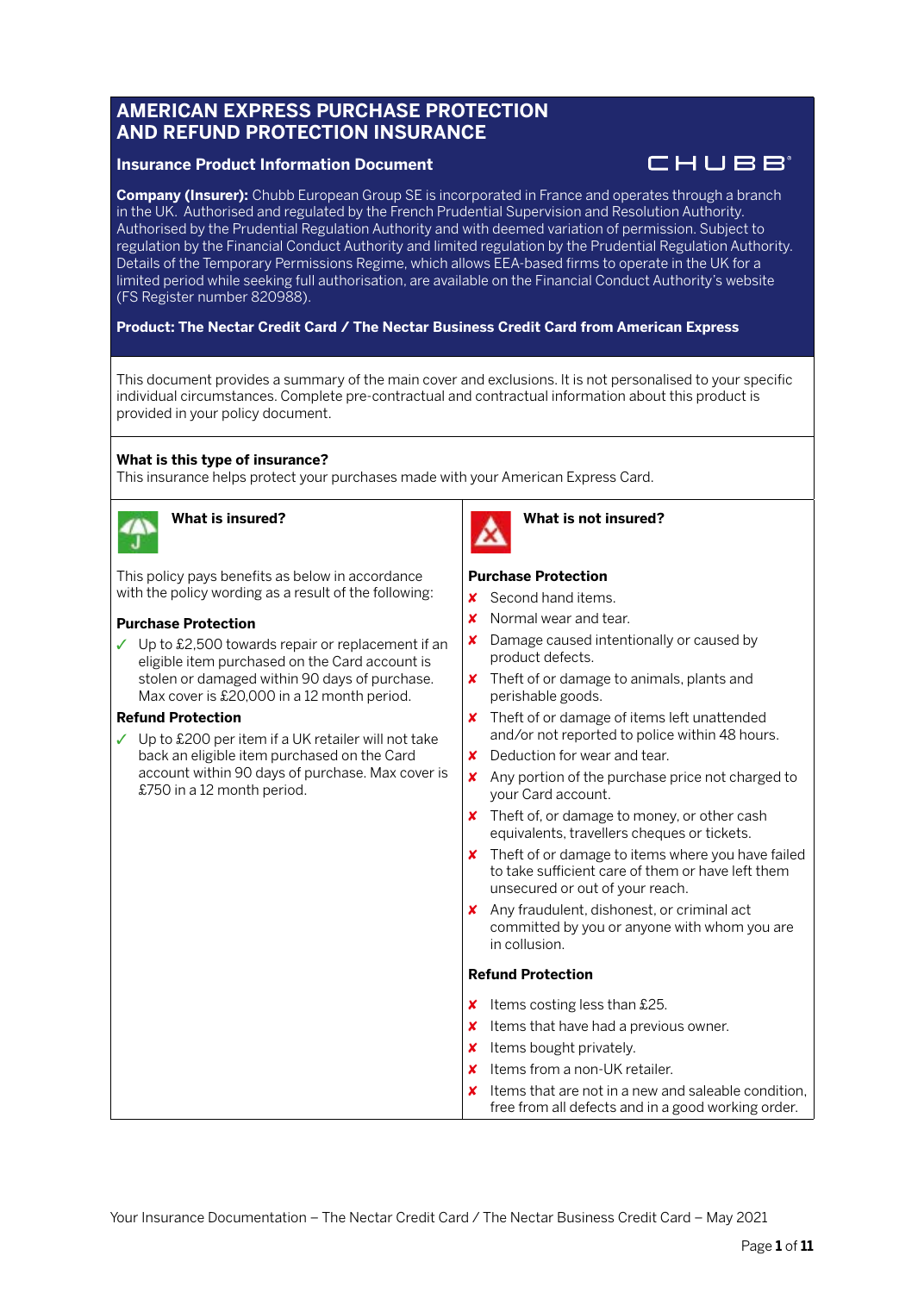|                                                                                                                                                                                                                                                                                                                                                                                                                                                                                                                                                                                                                                                                                                                                                                                                                                                                                                                                                                                                                  | Jewellery, precious stones, rare and precious<br>x<br>coins or stamps; one of a kind type items<br>including antiques, art works and furs; cash or its<br>equivalents (including travellers cheques), tickets;<br>services; books; animals and plants; consumable<br>and perishable goods; healthcare items; rebuilt<br>and refurbished items; closing down sale items;<br>vehicles and their parts; land and buildings; items<br>permanently affixed to home, office or vehicles. |
|------------------------------------------------------------------------------------------------------------------------------------------------------------------------------------------------------------------------------------------------------------------------------------------------------------------------------------------------------------------------------------------------------------------------------------------------------------------------------------------------------------------------------------------------------------------------------------------------------------------------------------------------------------------------------------------------------------------------------------------------------------------------------------------------------------------------------------------------------------------------------------------------------------------------------------------------------------------------------------------------------------------|------------------------------------------------------------------------------------------------------------------------------------------------------------------------------------------------------------------------------------------------------------------------------------------------------------------------------------------------------------------------------------------------------------------------------------------------------------------------------------|
|                                                                                                                                                                                                                                                                                                                                                                                                                                                                                                                                                                                                                                                                                                                                                                                                                                                                                                                                                                                                                  | Are there any restrictions on cover?                                                                                                                                                                                                                                                                                                                                                                                                                                               |
|                                                                                                                                                                                                                                                                                                                                                                                                                                                                                                                                                                                                                                                                                                                                                                                                                                                                                                                                                                                                                  | All benefits are dependent on the use of the Card                                                                                                                                                                                                                                                                                                                                                                                                                                  |
|                                                                                                                                                                                                                                                                                                                                                                                                                                                                                                                                                                                                                                                                                                                                                                                                                                                                                                                                                                                                                  | <b>Purchase Protection</b> $- A £50$ excess applies on<br>т<br>each claim                                                                                                                                                                                                                                                                                                                                                                                                          |
|                                                                                                                                                                                                                                                                                                                                                                                                                                                                                                                                                                                                                                                                                                                                                                                                                                                                                                                                                                                                                  | Purchase/Refund Protection - items damaged,<br>stolen or not accepted by the retailer must be<br>within 90 days of purchase.                                                                                                                                                                                                                                                                                                                                                       |
| Where am I covered?                                                                                                                                                                                                                                                                                                                                                                                                                                                                                                                                                                                                                                                                                                                                                                                                                                                                                                                                                                                              | √ For Purchase Protection and Refund Protection purchases made in the UK with UK retailers.                                                                                                                                                                                                                                                                                                                                                                                        |
| What are my obligations?<br>Purchase Protection and Refund Protection is provided for the Cardmember and supplementary<br>Cardmembers, their respective partners or spouses living at the same address and dependent<br>children under the age of 23. All insurance benefits are dependent on the use of the Card.<br>During the period of insurance<br>You must supply, at your own expense, any documentation, information and evidence we<br>reasonably require.<br>Reasonable care must be taken to protect personal belongings.<br>In the event of a claim<br>If you need to submit a non-emergency insurance claim, please visit<br>americanexpress.co.uk/insuranceportal<br>Alternatively Call +44 (0) 1293 725 800<br>Email us at uk.claims@chubb.com<br>Web: www.chubbclaims.com/amex/uk-en/welcome.aspx<br><b>Purchase Protection/Refund Protection</b> - You must provide proof of purchase including receipt<br>from retailer. For Refund Protection, purchased items must be in original packaging. |                                                                                                                                                                                                                                                                                                                                                                                                                                                                                    |
| When and how do I pay?<br>premium for this insurance.                                                                                                                                                                                                                                                                                                                                                                                                                                                                                                                                                                                                                                                                                                                                                                                                                                                                                                                                                            | The insurance is provided under a group insurance policy that American Express Services Europe<br>Limited holds with Chubb for the benefit of its Cardmembers. There is no additional charge or                                                                                                                                                                                                                                                                                    |
| When does the cover start and end?<br>conditions.                                                                                                                                                                                                                                                                                                                                                                                                                                                                                                                                                                                                                                                                                                                                                                                                                                                                                                                                                                | The cover starts when you take out the Card and continues for as long as you have the Card.<br>It covers eligible purchases you make with your Card, subject to insurance policy terms and                                                                                                                                                                                                                                                                                         |
| How do I cancel the contract?<br>Please refer to your Cardmember agreement for more details.                                                                                                                                                                                                                                                                                                                                                                                                                                                                                                                                                                                                                                                                                                                                                                                                                                                                                                                     | You may cancel this insurance by cancelling your Card at any time. If you do this within 14 days<br>of activating your Card account, any money you have paid for the Card will be returned to you.                                                                                                                                                                                                                                                                                 |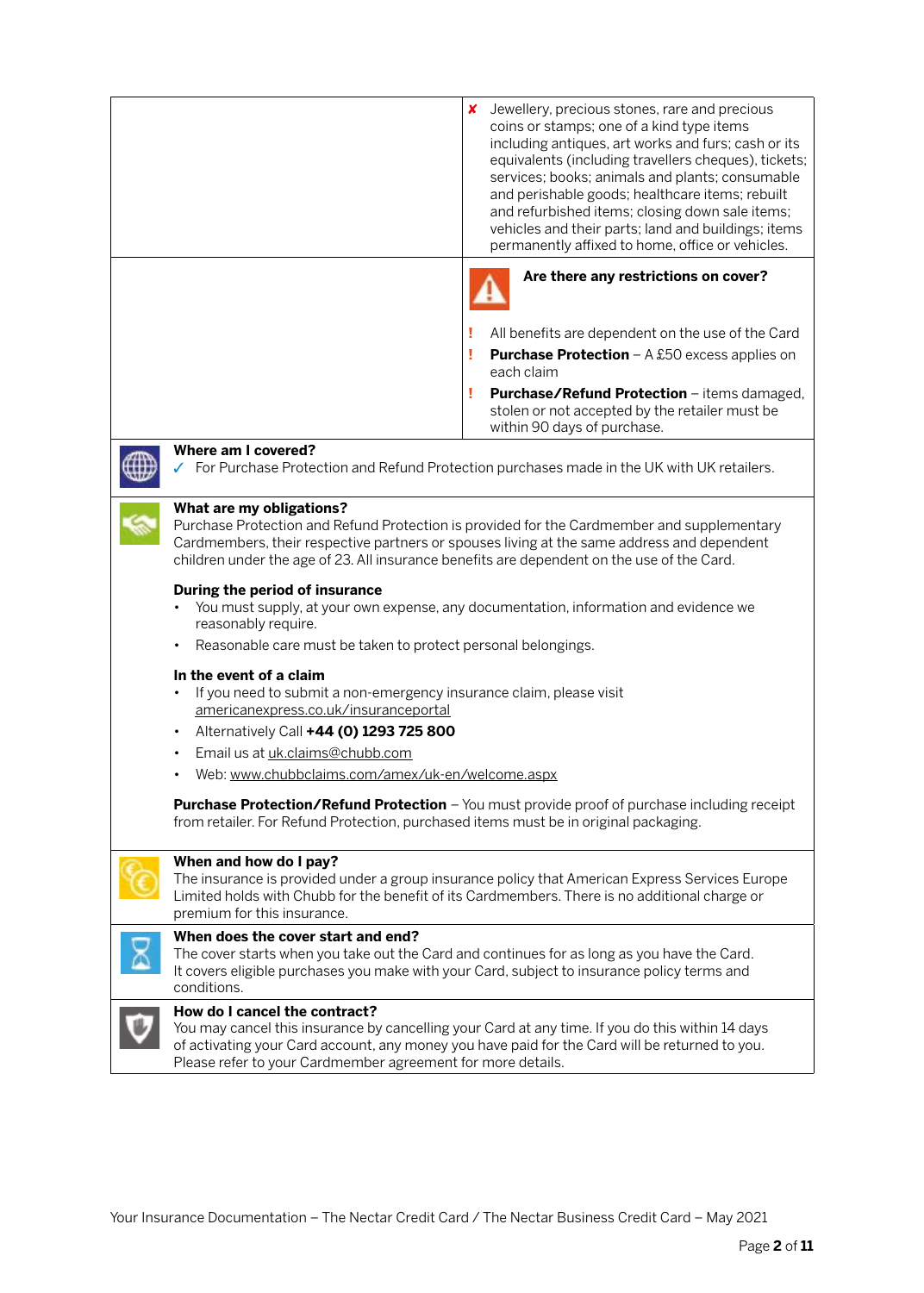### **YOUR INSURANCE DOCUMENTATION –THE NECTAR CREDIT CARD/THE NECTAR BUSINESS CREDIT CARD FROM AMERICAN EXPRESS**

Contains:

1. Key Information

2. Terms of Business

3. Policy Terms and Conditions

# **1 KEY INFORMATION**

# **HOW TO CLAIM**

In order to report a non-emergency claim, please visit [americanexpress.com/uk/insuranceportal](http://americanexpress.com/uk/insuranceportal) or call: **+44 (0) 345 841 0059.**

Please be ready to provide your Card number, which should be used as your reference number. Please ensure copies are kept of all documentation relating to a claim. For further details please see the 'How to Claim' section within the full Policy Terms and Conditions below. Please be aware that there may be other taxes or costs that are not paid through us or imposed by us.

# **CUSTOMER SERVICE & COMPLAINTS**

You can visit our Card Benefit Insurance Centre at [americanexpress.com/uk/insuranceportal](http://americanexpress.com/uk/insuranceportal) to

- Check your cover
- Learn about your Card Insurance Benefits
- Read Frequently Asked Questions
- Create and download your Insurance Certificate
- Search for Medical providers
- Access Online Claims

American Express and the Insurer are dedicated to providing a high quality service and aim to maintain this at all times. However, should you have a complaint, please contact American Express so your complaint can be dealt with as soon as possible. Contact details are:

American Express Global Customer Research and Solutions Department 333 1 John Street Brighton BN88 1NH United Kingdom Telephone: **+44 (0) 870 600 0342**<sup>1</sup> Email: [insuranceexec@aexp.com](mailto:insuranceexec@aexp.com)

 $^1$  Calls cost a maximum of 1p per minute, plus your phone company's access charge.

American Express and Chubb European Group SE are members of the Financial Ombudsman Service (FOS) who may be approached for assistance if you are not satisfied with the response you receive. Contact details are given below. A leaflet explaining its procedure is available on request.

Financial Ombudsman Service Exchange Tower London E14 9SR Telephone: **0800 023 4 567** or **+44 20 7964 0500** (from abroad) Fax: **020 7964 1001** Website: [financial-ombudsman.org.uk](http://financial-ombudsman.org.uk)

The Ombudsman will only consider your case if you have first given American Express and the Insurer the opportunity to resolve it.

#### **COMPENSATION SCHEME**

In the unlikely event that American Express Services Europe Limited or Chubb European Group SE are unable to meet their obligations, you may be entitled to compensation under the Financial Services Compensation Scheme (FSCS). Further information about compensation scheme arrangements is available from the FSCS. Their contact details are: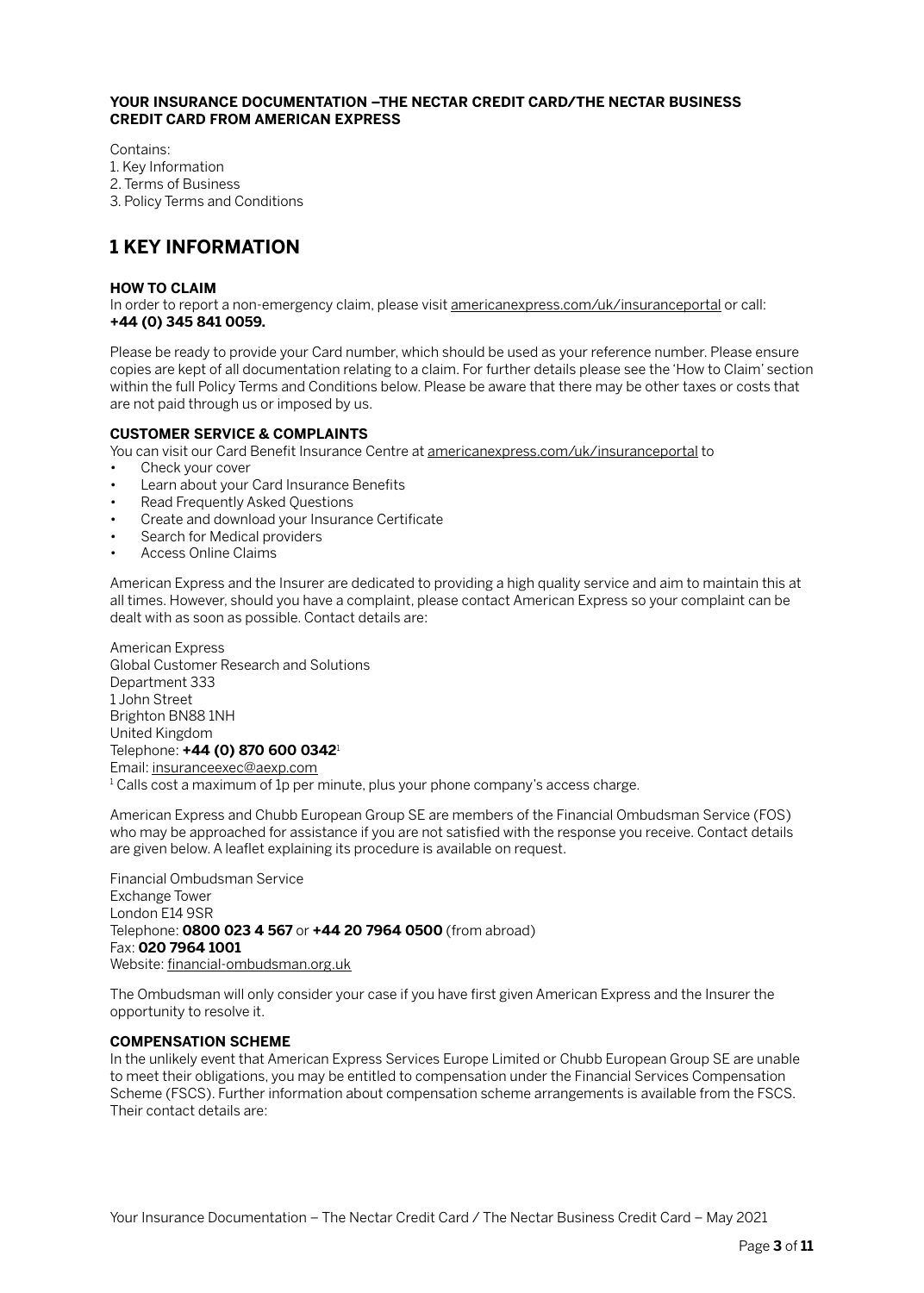Financial Services Compensation Scheme (FSCS) PO Box 300 Mitcheldean GL17 1DY United Kingdom Telephone **0800 678 1100** or **020 7741 4100** Website: [www.fscs.org.uk.](http://www.fscs.org.uk)

# **2 TERMS OF BUSINESS**

The information in this section explains the basis of the insurance services provided to you by American Express.

The Nectar Credit Card is offered by American Express Services Europe Limited registered office: Belgrave House, 76 Buckingham Palace Road, London, SW1W 9AX, United Kingdom. It is registered in England and Wales with Company Number 1833139 and authorised and regulated by the Financial Conduct Authority.

# **1 The Financial Conduct Authority (FCA)**

The FCA is the independent watchdog that regulates financial services.

# **2 Whose products do American Express offer?**

American Express only offer Purchase Protection and Refund Protection underwritten by Chubb European Group SE.

#### **3 Which service will American Express provide you with?**

You will not receive advice or a recommendation from American Express for any insurance associated with your Card.

# **4 What will you have to pay American Express for their services?**

There is no additional charge, fee or premium payable for the insurance benefits provided with your Card. American Express does not act as an agent or fiduciary for you, and may act on behalf of the insurance provider (as its agent or otherwise), as permitted by law. American Express may receive commissions from providers, and commissions may vary by provider and product. In some cases, an American Express group company may be the insurer or reinsurer and may earn insurance or reinsurance income. The arrangements with certain providers, including the potential to reinsure products, may also influence the insurance which is provided to Cardmembers.

# **5 Who regulates American Express?**

The Nectar Credit Card is offered by American Express Services Europe Limited registered office: Belgrave House, 76 Buckingham Palace Road, London, SW1W 9AX, United Kingdom. It is registered in England and Wales with Company Number 1833139 and authorised and regulated by the Financial Conduct Authority. You can check this on the Financial Services Register by visiting the FCA's website [www.fca.org.uk/register](http://www.fca.org.uk/register) or by contacting the FCA on 0800 111 6768.

# **6 Ownership**

American Express Services Europe Limited is ultimately owned by the American Express Company.

# **7 What to do if you have a complaint**

If you wish to register a complaint, please contact: In writing: American Express Global Customer Research and Solutions Department 333 1 John Street Brighton BN88 1NH United Kingdom Telephone: **+44 (0) 870 600 0342**<sup>1</sup> Email: [insuranceexec@aexp.com](mailto:insuranceexec@aexp.com)  $^{\rm 1}$  Calls cost a maximum of 1p per minute, plus your phone company's access charge

Further details on the complaints process are contained in the Policy Terms and Conditions. If you cannot settle your complaint, you may be entitled to refer it to the Financial Ombudsman Service.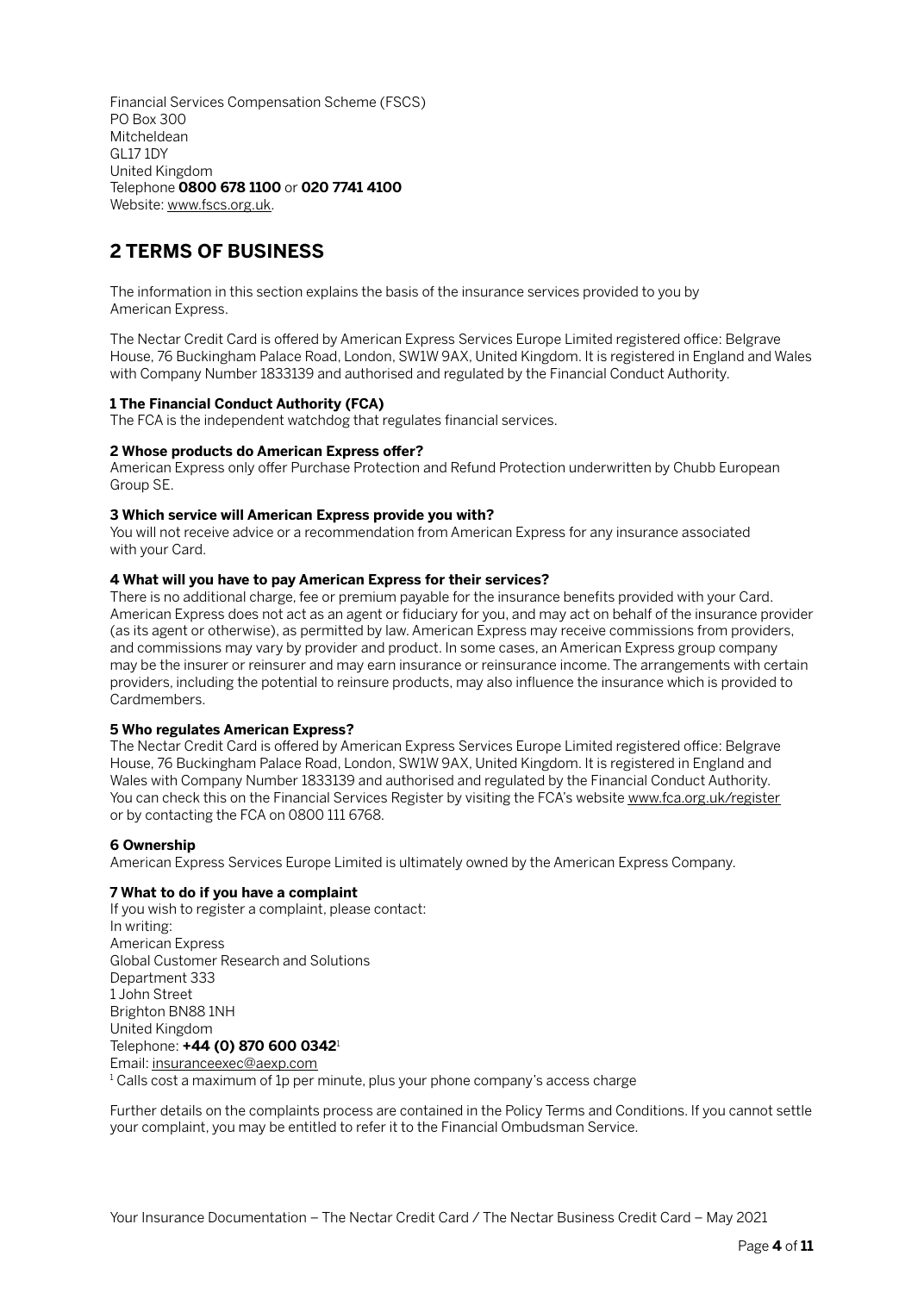### **8 Are American Express covered by the Financial Services Compensation Scheme (FSCS)?**

American Express is covered by the FSCS. You may be entitled to compensation from the scheme if it cannot meet its obligations. This depends on the type of business and the circumstances of the claim. Insurance advising and arranging is covered for 90% of the claim, with no upper limit. Further information about compensation scheme arrangements is available from the FSCS.

#### **9 Remuneration and Commission**

We arrange the policy with the insurer on your behalf. We provide this to you as part of your Card Membership and there is no additional charge to you for doing this. We do not receive any remuneration or commission from the insurer for arranging this policy.

### **DEMANDS AND NEEDS**

This insurance meets the demands and needs of Cardmembers who require purchase protection and refund protection insurance cover alongside their Card account. American Express has not provided opinions or recommendations on the suitability of the insurance for you.

# **3 POLICY TERMS AND CONDITIONS**

These Policy Terms and Conditions give full details of the insurance cover provided with The Nectar Credit Card /Nectar Business Credit Card under the group policy of insurance held by American Express Services Europe Limited with Chubb European Group SE.

Chubb European Group SE shall not be deemed to provide cover and Chubb European Group SE shall not be liable to pay any claim or provide any benefit hereunder to the extent that the provision of such cover, payment of such claim or provision of such benefit would expose Chubb European Group SE to any sanction, prohibition or restriction implemented pursuant to resolutions of the United Nations or the trade and economic sanctions, laws or regulations of the European Union, United Kingdom or United States of America.

#### **ELIGIBILITY**

The benefits described in these Policy Terms and Conditions are dependent upon a Card being issued, the Card account being valid and the account balance having been paid in accordance with the Cardmember agreement at the time of any incident giving rise to a claim.

All benefits are dependent on the use of the Card.

The benefits outlined in these Policy Terms and Conditions may be varied, withdrawn or cancelled in certain circumstances in accordance with these Policy Terms and Conditions. You will be given at least 30 days' written notice of any detrimental change.

# **DEFINITIONS**

Whenever the following words or phrases appear in **bold**, they will have the meaning as described below:

**"£"** shall mean United Kingdom pounds sterling.

**"Account"** or "**Card Account**" means **Your** Nectar Credit **Card** / Nectar Business Credit **Card** account with **American Express** on which **Your** Nectar Credit **Card** / Nectar Business Credit **Card** is issued.

"**American Express"** means American Express Services Europe Limited.

"**Card"** means any **Card** or other **Account** access device issued to a **Cardmember** (or a **Supplementary Cardmember**) for the purpose of accessing the **Account**.

**"Cardmember"** means any individual who holds a valid **Account**.

**"Children"** means any of **Your** Children (including step-Children, fostered or adopted Children) under the age of 23, who are legally dependent on **You** and who are not in full time employment.

"**Family"** means **Your** partner or spouse, living at the same address as **You**, and **Your Children**.

# **"Our/Us/We/Insurer"** means:

Chubb European Group SE (CEG) is a Societas Europaea, a public company registered in accordance with the corporate law of the European Union. Members' liability is limited. CEG is headquartered in France and governed by the provisions of the French insurance code. Registered company number: 450 327 374 RCS Nanterre. Registered office: La Tour Carpe Diem, 31 Place des Corolles, Esplanade Nord, 92400 Courbevoie, France. Fully paid share capital of €896,176,662. CEG's UK branch is registered in England &

Your Insurance Documentation – The Nectar Credit Card / The Nectar Business Credit Card – May 2021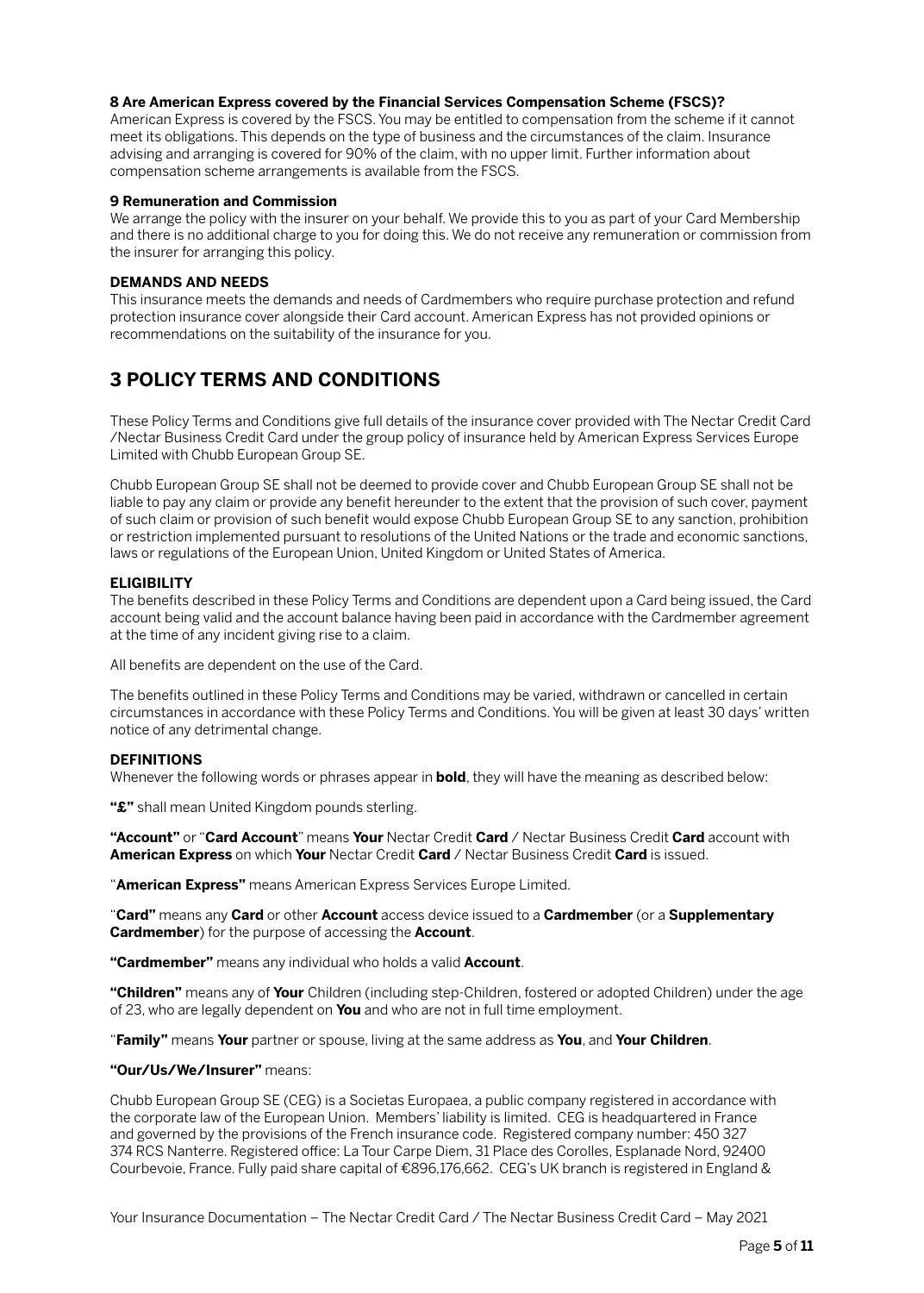Wales. Registered office: 100 Leadenhall Street, London EC3A 3BP. Authorised and regulated by the French Prudential Supervision and Resolution Authority (4 Place de Budapest, CS 92459, 75436 Paris Cedex 09, France). Authorised by the Prudential Regulation Authority and with deemed variation of permission. Subject to regulation by the Financial Conduct Authority and limited regulation by the Prudential Regulation Authority. Details of the Temporary Permissions Regime, which allows EEA-based firms to operate in the UK for a limited period while seeking full authorisation, are available on the Financial Conduct Authority's website (FS Register number 820988).

**"Policy"** means the insurance cover provided under the **Policy Terms and Conditions**.

**"Policyholder"** means American Express Services Europe Limited.

**"Policy Terms and Conditions"** means these terms and conditions.

**"Policy Summary"** means the document summarising the **Policy**.

**"Supplementary Cardmember"** means a person who has been nominated by the **Cardmember** to be issued with an additional **Card** on the **Account** and is also covered by the insurance benefits included with the **Card**.

**"You/Your/Insured"** means (i) Cardmembers and their Families, (ii) Supplementary Cardmembers and their Families.

# **INSURANCE BENEFITS**

Insurance benefits are secondary: **We** will only pay amounts under this **Policy** if they are not covered by other insurance, state benefits or other agreements. **You** must inform **Us** of these and assist any relevant third parties in seeking reimbursement where appropriate.

#### **1.PURCHASE PROTECTION AND REFUND PROTECTION**

This Section details the Purchase Protection and Refund Protection benefits provided with the **Card**.

Purchase Protection and Refund Protection insurance cover is provided when eligible items are purchased on the **Card Account** by the **Cardmember** or **Supplementary Cardmembers**.

# **1.1 PURCHASE PROTECTION**

# **YOUR BENEFITS**

This benefit applies to items purchased on the **Card Account** for personal use that have had no previous owner and were not purchased privately.

If an item **You** buy is stolen or damaged within 90 days of purchase, **You** will be paid:

- a. the costs of repair or replacement of an item up to a maximum of the purchase price or **£**2,500 whichever is the lower. The purchase price will be the cost of a pair or set of items if they are used together and cannot be replaced individually;
- b. up to a maximum of **£**2,500 for any one incident;
- c. up to a maximum of **£**20,000 in any 12 month period.

# **EXCLUSIONS**

**You** will not be covered in respect of the following:

- 1) The first **£**50 of any claim.
- 2) Normal wear and tear.
- 3) Damage caused intentionally by **You**.
- 4) Damage to items caused by product defects.
- 5) Theft of or damage to items where You have failed to take sufficient care of them or have left them unsecured or outside **Your** reach.
- 6) Theft not reported to the police within 48 hours of discovery and a written report obtained.
- 7) Not taking reasonable care of items or leaving them unattended in a public place.
- 8) Theft of, or damage to, vehicles and their parts.
- 9) Theft of or damage to money, or other cash equivalents, travellers cheques or tickets.
- 10) Theft of or damage to animals, plants and perishable goods.
- 11) Any fraudulent, dishonest or criminal act committed by **You** or anyone with whom **You** are in collusion.
- 12) Confiscation or destruction of purchases by any government, customs or public authority.
- 13) Any portion of the purchase price not charged to **Your Card Account**.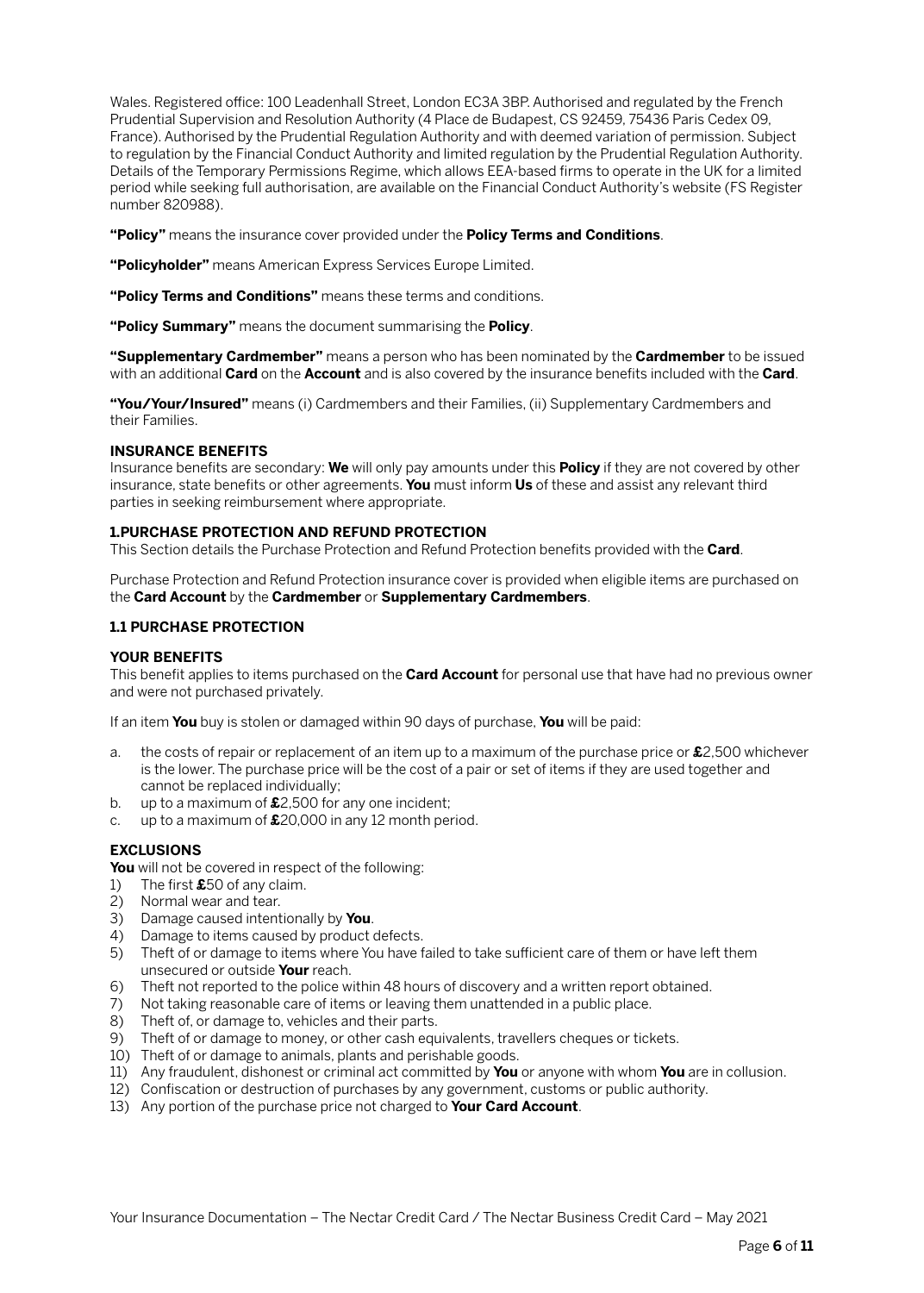# **1.2 REFUND PROTECTION**

# **YOUR BENEFITS**

This benefit applies to items purchased on the **Card Account** for personal use that have had no previous owner and were not purchased privately. Only items purchased from a retailer operating in the UK with premises at a UK address are covered.

If a retailer will not take back an unused item **You** purchased on the **Card Account** within 90 days of purchase, **You** will be paid the purchase price of the item or **£**200, whichever is the lower. **You** will only be paid up to a maximum of **£**750 under this Refund Protection Section 1.2 in any 12 month period.

# **EXCLUSIONS**

**You** will not be covered for:<br>1) Any item with a purcha

- 1) Any item with a purchase price less than **£**25.
- 2) Items that are not in a new and saleable condition, free from all defects, and in full working order.
- 3) Jewellery, precious stones, rare and precious coins or stamps; one of a kind items including antiques, art work and furs; cash or its equivalents (including travellers cheques), tickets; services; books; animals and plants; consumable and perishable goods; healthcare items; rebuilt and refurbished items; closing down sale items; vehicles and their parts; land and buildings; items permanently affixed to home, office or vehicles.

# **GLOBAL ASSISTANCE**

This section details the Global Assist benefit provided with the **Card**.

The Global Assist helpline provides immediate assistance in an emergency when travelling outside the UK. This emergency service is available exclusively to **Cardmembers** and **Supplementary Cardmembers** and the irrespective **Families** travelling with them. It operates 24 hours a day, every day of the year on **+44 (0) 20 3126 4113.**

If **You** have a medical problem, a fully qualified English speaking doctor is on hand to provide advice. When **You** need to see a doctor, dentist or optician, or **You** need to visit a local hospital, Global Assist can provide names, addresses and telephone numbers from a network of carefully selected specialists, and can arrange hospitalisation, a doctor to visit **You** where required and an advance of medical expenses up to **£**250.

Global Assist will arrange for urgent items that are lost or left behind, and unavailable locally, to be dispatched to **You**, such as prescriptions and contact lenses. Up to two messages can be relayed to relatives or business associates to let them know what is happening.

In case of legal difficulties, Global Assist will put **You** in touch with the relevant embassy or consulate, provide the name of a local lawyer, and an advance of legal fees up to **£**250. **You** can be advanced up to **£**250 if **Your** money is lost or stolen and no other means of obtaining cash is available.

For all the above services, Global Assist makes the necessary arrangements free of charge. Any cash advances, medical or shipping or other costs will be charged to **Your Card**.

The Global Assist benefit is serviced by Inter Partner Assistance S.A. UK Branch, with a registered office at 106-118 Station Road, Redhill, RH1 1PR. Inter Partner Assistance S.A. UK Branch is a Branch of Inter Partner Assistance S.A. (Financial Conduct Authority registration number 202664), which is a Belgian firm authorised by the National Bank of Belgium under number 0487, with a registered head office at Louizalaan 166, 1050 Brussels. Deemed authorised by the Prudential Regulation Authority. Subject to regulation by the Financial Conduct Authority and limited regulation by the Prudential Regulation Authority. The nature and extent of consumer protections may differ from those for firms based in the UK. Details of the Temporary Permissions Regime, which allows EEA-based firms to operate in the UK for a limited period while seeking full authorisation, are available on the Financial Conduct Authority's website.

# **HOW TO CLAIM**

# **CLAIMS AND ASSISTANCE**

In order to report a non-emergency claim, please visit [americanexpress.com/uk/insuranceportal](http://americanexpress.com/uk/insuranceportal) or call:**+44 (0) 345 841 0059**.

Please be ready to provide **Your Card** number, which should be used as **Your** reference number.

# **CLAIMS CONDITIONS AND REQUIREMENTS**

1) All claims and potential claims must be reported within 30 days of the incident or event giving rise to the claim.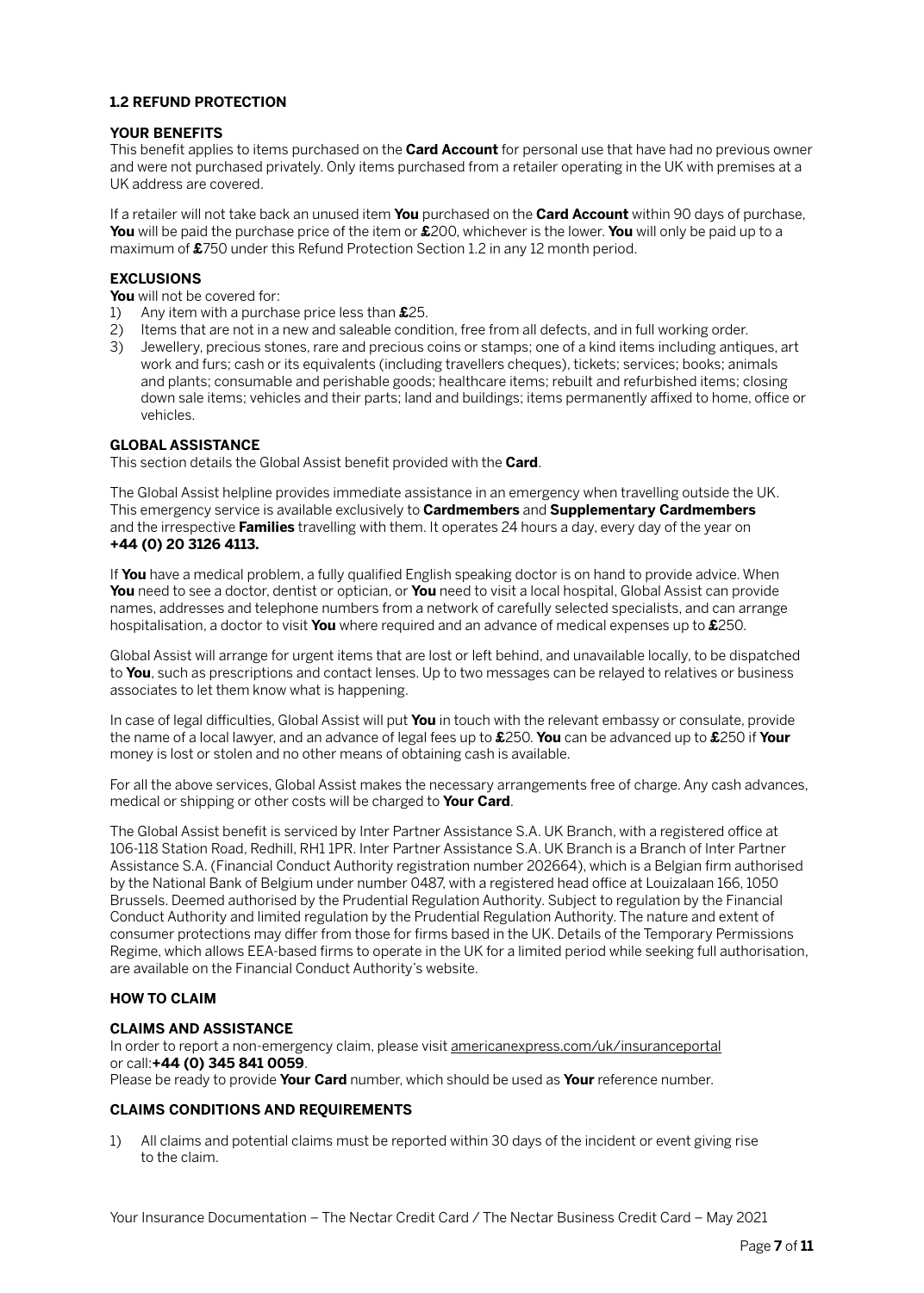- 2) **We** will only pay amounts if they are not covered by other insurance, state benefits or other agreements. **You** must inform **Us** of these and assist them in seeking reimbursement where appropriate.
- 3) Interest will only be paid on claims if payment has been unreasonably delayed following **Our** receipt of all the required information.
- 4) Please ensure **You** keep copies of all documentation sent to substantiate a claim.
- 5) **You** must provide all the following items, information and documentation and anything else reasonably requested by **Us** in order to make a claim. These must be provided at **Your** own expense.

| <b>Benefit</b> | Information required                                                                   |  |
|----------------|----------------------------------------------------------------------------------------|--|
| General        | Your Card number<br>All documents must be original<br>Completed claim form when needed |  |

#### **PURCHASE PROTECTION AND REFUND PROTECTION**

| <b>Benefit</b>             | <b>Information required</b>                                                                                                                                                                            |
|----------------------------|--------------------------------------------------------------------------------------------------------------------------------------------------------------------------------------------------------|
| <b>Purchase Protection</b> | Proof that You purchased the item on Your Card<br>Receipt from retailer<br>$\bullet$<br>Report from police detailing theft<br>Damaged items                                                            |
| <b>Refund Protection</b>   | Proof that You purchased the item on Your Card<br>Receipt from retailer<br>$\bullet$<br>Details of retailer who refused to accept returned items<br>$\bullet$<br>Purchased items in original packaging |

### **POLICY CONDITIONS**

#### **DURATION OF COVER**

You are entitled to the insurance benefits under the **Policy** from the moment the **Card** is activated and for as long as the eligibility criteria stated at the beginning of these **Policy Terms and Conditions** continue to be met or until **We** withdraw or cancel the insurance benefits by notice to **You**.

### **VARIATION OF COVER**

**We** reserve the right to add to these **Policy Terms and Conditions** and /or make changes or withdraw certain insurance benefits:

- 1) For legal or regulatory reasons; and/or
- 2) To reflect new industry guidance and codes of practice; and/or
- 3) To reflect legitimate cost increases or reductions associated with providing this insurance; and/or
- 4) any other legitimate commercial reason, for example in the event of a change of **Insurer**.

If this happens **We**, or **American Express** with **Our** authority, will write to **You** with details of the changes at least 30 days before **We** make them. **You** may cancel **Your Card** if **You** do not agree to any proposed changes.

# **CANCELLATION OF COVER**

If **We** want to cancel a group policy under which insurance benefits are provided to **You**, **We**, or **American Express** with **Our** authority, will write to **You** at the latest address held on file for **You**. The **Policy** will then be cancelled no fewer than 30 days after the date of the letter.

#### **LAW & LANGUAGE**

This **Policy** shall be governed and construed in accordance with the laws of England and Wales and the courts of England and Wales alone shall have jurisdiction in any dispute. All communication of and in connection with the **Policy Terms and Conditions** shall be in the English language.

#### **TAXES AND COSTS**

Other taxes or costs may exist or apply, which are not imposed by **Us**.

#### **ASSIGNMENT**

**You** cannot transfer the insurance cover provided with **Your Card** to any other person.

#### **COMPLIANCE WITH POLICY REQUIREMENTS**

Where **You** or **Your** personal representatives do not comply with any obligation to act in a certain way specified in this **Policy, We** reserve the right not to pay a claim.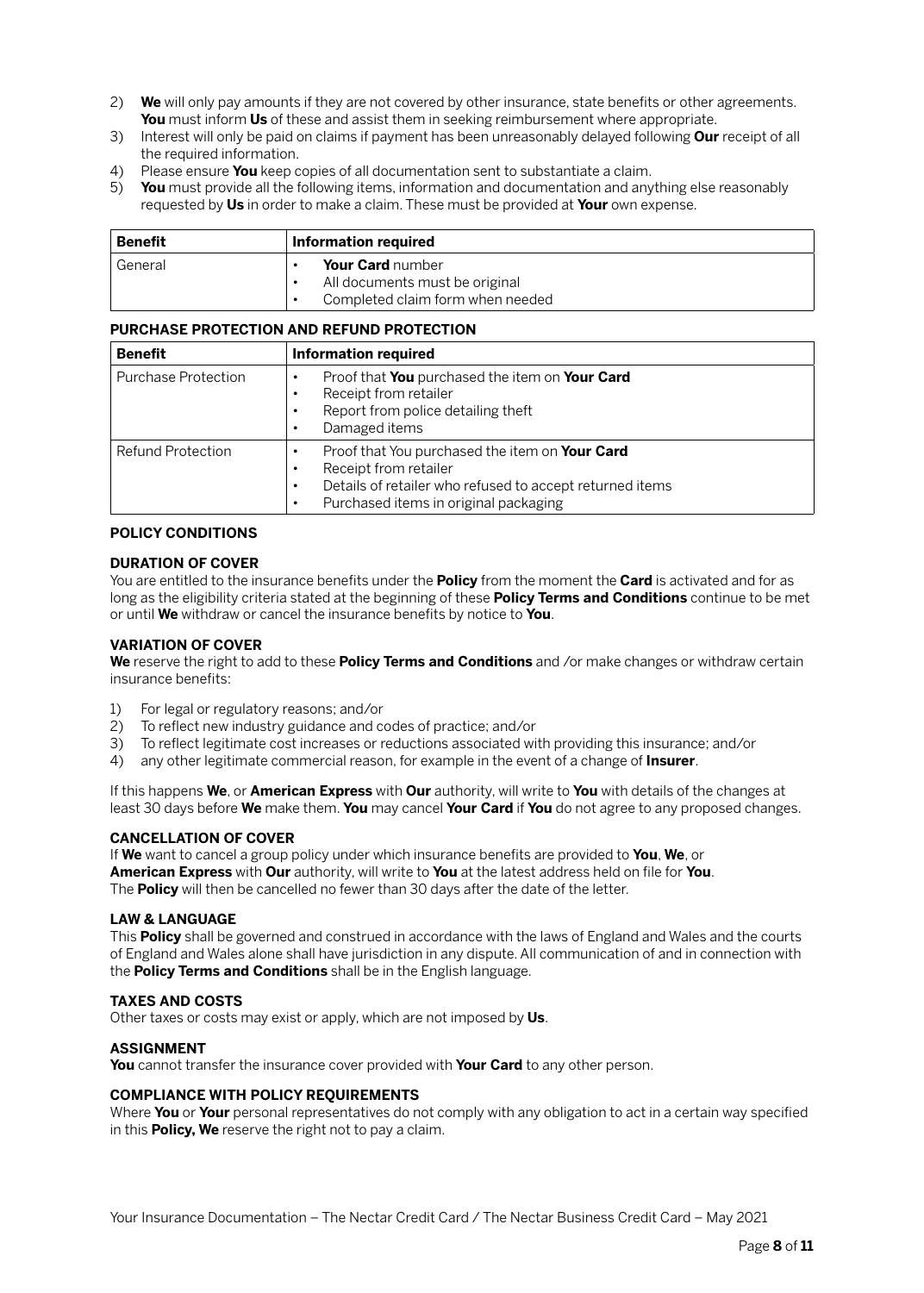# **CONTRACTS (RIGHTS OF THIRD PARTIES) ACT**

The Contracts (Rights of Third Parties) Act 1999 or any amendment thereto shall not apply to this **Policy**. Only the **Insurer** and **You** can enforce the terms of this **Policy**. No other party may benefit from this contract as of right. The **Policy** may be varied or cancelled without the consent of any third party.

# **REASONABLE PRECAUTIONS**

**You** shall take all reasonable steps to avoid or minimise any loss or damage.

#### **CUSTOMER SERVICE & COMPLAINTS**

**We** and **American Express** are dedicated to providing a high quality service and want to maintain this at all times. If for some reason **You** are unhappy please let **American Express** know by calling +44 (0) 870 600 0342<sup>1</sup> or, if **You** would prefer to put **Your** concerns in writing, please write to:

American Express Global Customer Research and Solutions Department 333 1 John Street Brighton BN88 1NH United Kingdom Email: [insuranceexec@aexp.com](mailto:insuranceexec@aexp.com)  $^{\rm 1}$ Calls cost a maximum of 1p per minute, plus your phone company's access charge

**American Express** and **Chubb European Group SE** are members of the Financial Ombudsman Service (FOS) who may be approached for assistance if **You** are not satisfied with the response **You** receive. A leaflet explaining its procedure is available on request. Contact details are:

Financial Ombudsman Service Exchange Tower London E14 9SR Telephone: **0800 023 4 567**  or **+44 20 7964 0500** (from abroad) Fax: **020 7964 1001** Website: [financial-ombudsman.org.uk](http://financial-ombudsman.org.uk)

The existence of these complaints procedures does not affect **Your** statutory rights relating to this **Policy**. For more information on **Your** statutory rights, **You** should contact Citizens Advice.

# **FINANCIAL SERVICES COMPENSATION SCHEME**

American Express Services Europe Limited and Chubb European Group SE are covered by the FSCS. **You** may be entitled to compensation from the scheme if either party cannot meet its obligations. This depends on the type of business and the circumstances of the claim. Insurance advising and arranging is covered for 90% of the claim, without any upper limit.

Further information about compensation scheme arrangements is available from the FSCS: Financial Services Compensation Scheme (FSCS) PO Box 300 Mitcheldean GL17 1DY

United Kingdom Telephone **0800 678 1100** or **020 7741 4100** Website: [www.fscs.org.uk](http://www.fscs.org.uk)

# **DATA PROTECTION**

Details of you, your insurance cover under this policy and your claims will be held by us, Inter Partner Assistance SA and Chubb, each acting as Data Controller of your personal data, for insurance benefits provided by them respectively under this policy.

Data will be held for underwriting, policy administration, claims handling, providing travel assistance, complaints handling, sanctions checking and fraud prevention, subject to the provisions of applicable data protection law and in accordance with the assurances contained in our website privacy notices (see below).

We collect and process these details as necessary for performance of our contract of insurance with you or complying with our legal obligations, or otherwise in our legitimate interests in managing our business and providing our products and services. These activities may include: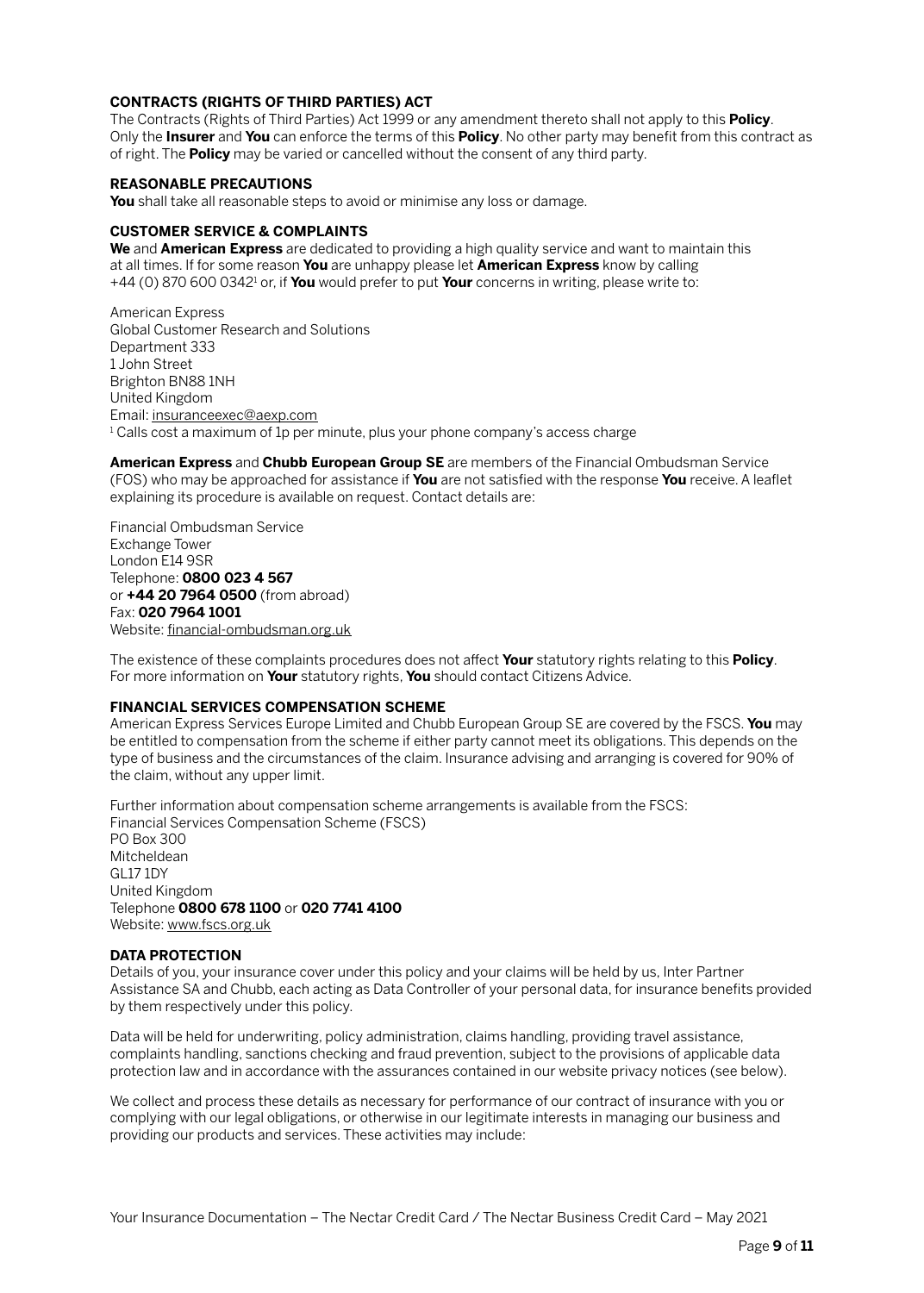- a) use of special categories of data about the health or vulnerability of you or others involved in your claims, which has been provided with your prior consent, in order to provide the services described in this policy.
- b) disclosure of information about you and your insurance cover to companies within the AXA group of companies or Chubb group of companies, to our service providers and agents in order to administer and service your insurance cover, to provide you with travel assistance, for fraud prevention, to collect payments, and otherwise as required or permitted by applicable law;
- c) monitoring and/or recording of your telephone calls in relation to cover for the purposes of recordkeeping,training and quality control;
- d) technical studies to analyse claims and premiums, adapt pricing, consolidate financial reporting (incl. regulatory); detailed analyses on individual claims and calls to better monitor providers and operations; analyses of customer satisfaction and construction of customer segments to better adapt products to market needs;
- e) obtaining and storing any relevant and appropriate supporting evidence for your claim, for the purpose of providing services under this policy and validating your claim; and
- f) sending you feedback requests or surveys relating to our services, and other customer care communications.

Before collecting and/or using any special categories of data we will establish a lawful basis which will allow us to use that information. This basis will typically be:

- your explicit consent
- the establishment, exercise or defence by us or third parties of legal claims
- the provision of this policy and/or services under the policy by agreement between us to enable you to make insurance claims
- an insurance specific exemption provided under local laws of EU Member States and other countries implementing the GDPR, such as in relation to the processing of health data of an insured person's family members or the special categories of personal data of individuals on a group policy.

We carry out these activities within the UK, in and outside the European Economic Area, in relation to which processing the data protection laws and or agreements we have entered into with the receiving parties who provide a similar level of protection of personal data.

In providing you with this policy and the benefits available under it, we will use the personal data you provide us, including any medical and other special categories of data for your insurance cover, the provision of benefits and the payment of claims.

If you provide us with details about other individuals who may benefit under this policy, you agree to inform them of our use of their personal data as described in this document and in our website privacy notice (see below).

You are entitled on request to a copy of the information we hold about you, and you have other rights in relation to how we use your data (as set out in our website privacy notice – see below). Please let us know if you think any information we hold about you is inaccurate, so that we can correct it.

If you want to know what information is held about you by AXA Travel Insurance Limited, or Chubb European Group SE, or have other requests or concerns relating to our use of your data, please write to us at:

Data Protection Officer AXA Travel Insurance Limited 106-108 Station Road Redhill RH1 1PR Email: [dataprotectionenquiries@axa-assistance.co.uk](mailto:dataprotectionenquiries@axa-assistance.co.uk) Or Data Protection Officer Chubb, 100 Leadenhall Street London EC3A 3BP Email: [dataprotectionoffice.europe@chubb.com](mailto:dataprotectionoffice.europe@chubb.com)

Your Insurance Documentation – The Nectar Credit Card / The Nectar Business Credit Card – May 2021